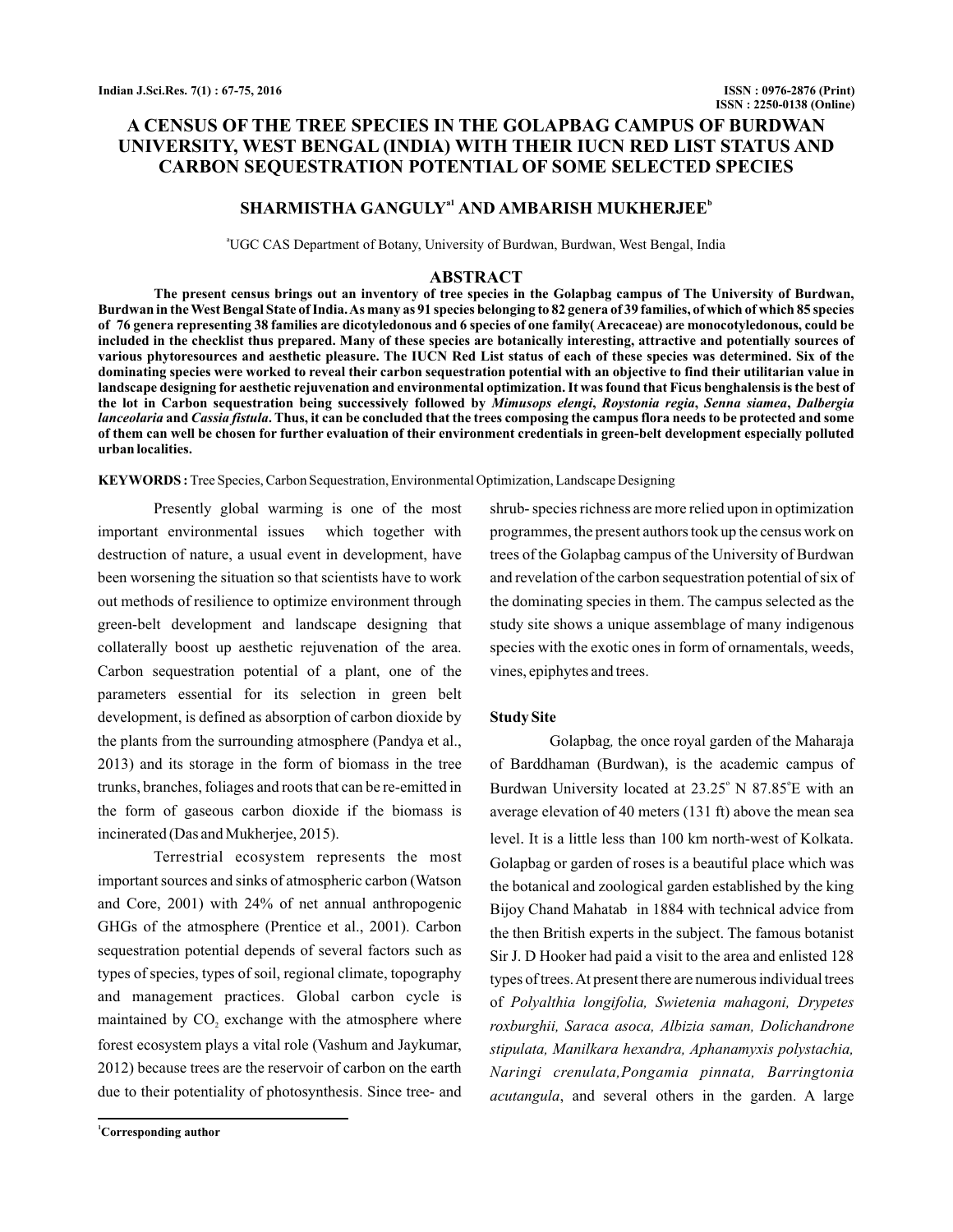

**Study Map**

number of species are unique to the campus for having been either introduced or surviving as the reminiscent of the indigenous flora that no more exists outside. Among the introduced ones Brownea coccinea, Jacquinea ruscifolia, Amherstia nobilis deserve mention. A number of factors such as variation in microhabitats, plenty of land open to plant invasion, willful introduction of species for avenue plantation, ornamentation and botanical studies, high anthropogenic concern etc. have led to the assemblage of plants of admirable distinction.

The plant diversity of the campus has been proving its worth in conveying ecological and sociocultural benevolence to the society in several ways. The greenery of the campus together with Ramnabagan Wildlife Sanctuary has been optimizing the environment by constituting a green patch in the peri-urban area of Bardhaman city to sustain a wide diversity of fauna and abate pollution . However the campus has been experiencing threats of biodiversity impoverishment especially of the rare species.

### **METHODOLOGY**

Trees growing the campus of the University were studied by the present authors. Specimens from them were worked out following standard taxonomic methods for identification. For confirmation of identification pertinent literature was consulted (Prain, 1903; Bennet, 1987;Guha Bashi, 1984) and for updating of nomenclature The websites of International Plant Names Index (IPNI), The Plant List and Tropicos were also consulted. The IUCN Red List Status of each species was also checked. Among the dominating species of the study site as many as six species were selected and the girth of each was measured conventionally at the breast height (GBH) i.e. near about 1.32m above ground surface. Tree diameter (D) was calculated by dividing  $\pi$  (22/7) by the actual marked girth of species (Bohre et al., 2012) i.e. GBH x (7/22). Biomass of the listed phanerophytes was calculated by simply applying bio-statistics based on allometric equations. Above ground Biomass i.e. AGB were measured by multiplying the biovolume to the green wood density of tree species. Tree bio-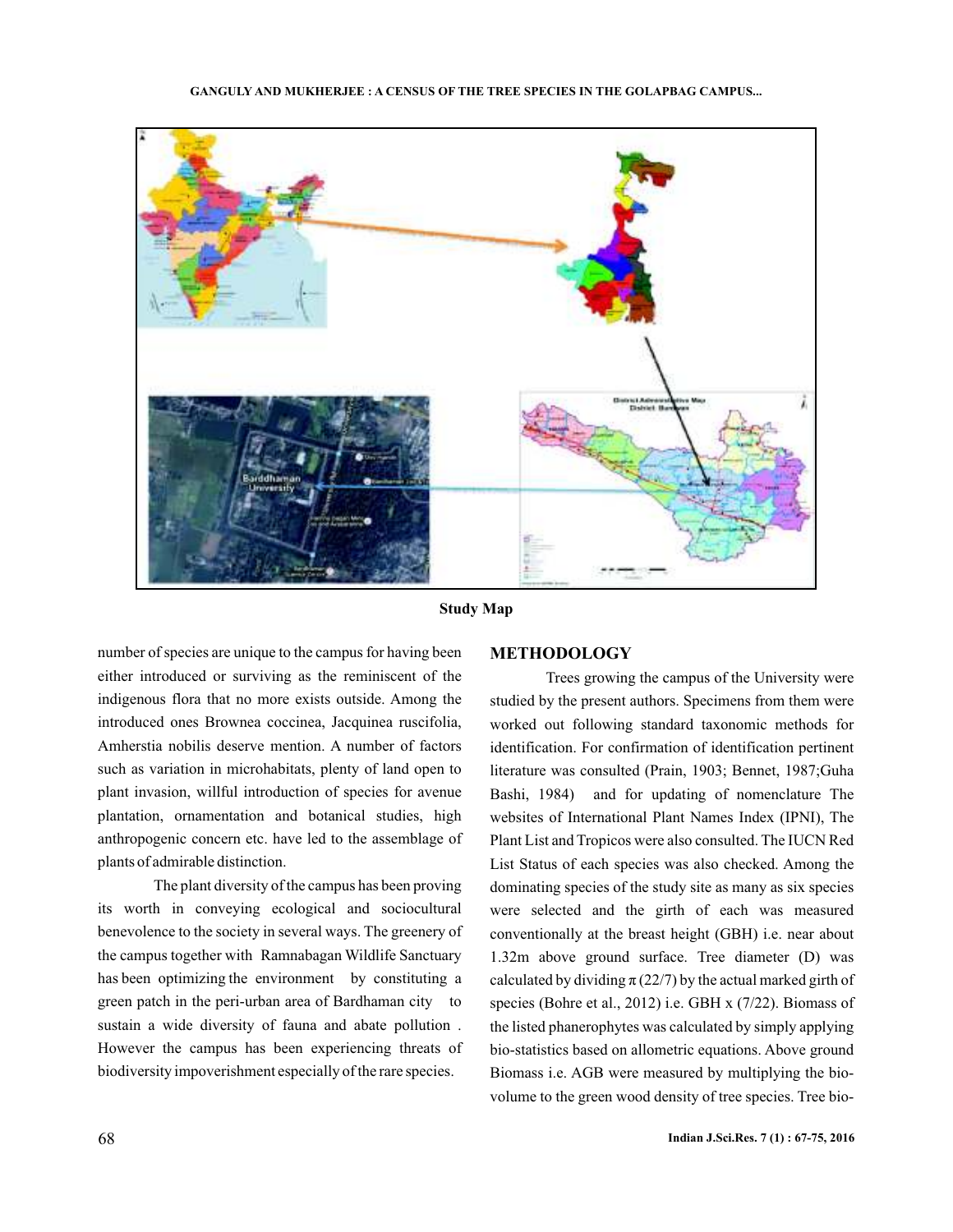| <b>Serial</b> | <b>Scientific Name</b>                  | Family<br>Common    |                                              | <b>IUCN Red List Status</b>                                  | <b>Total</b>            |
|---------------|-----------------------------------------|---------------------|----------------------------------------------|--------------------------------------------------------------|-------------------------|
| No.           |                                         |                     | <b>Name</b>                                  |                                                              | no.                     |
| 1.            | Acacia auriculiformis Benth.            | Fabaceae            | Ear leaf                                     | <b>Least Concern Version</b>                                 | 8                       |
|               |                                         |                     | acacia                                       | 3.1, Pop trend : Stable                                      |                         |
| 2.            | Acacia nilotica(L.) Willd.<br>ex.Delile | Fabaceae            | Babool                                       | Not yet assessed                                             | $\overline{2}$          |
| 3.            | Acacia pinnata Link. (Unresolved)       | Fabaceae            | climbing<br>wattle                           | Not Assessed                                                 | 10                      |
| 4.            | Aegle marmelos (L.) Corrêa              | Rutaceae            | Bel                                          | Not Assessed                                                 | 9                       |
| 5.            | Aganosma acuminata G.Don                | Apocynaceae         | Malati lata-                                 | Not yet assessed                                             | $\mathbf{1}$            |
| 6.            | Ailanthus excelsa Roxb.                 | Simaroubaceae       | Tree of<br>Heaven,<br>Mahanimb               | Not Assessed                                                 | $\mathbf{1}$            |
| 7.            | Alangium lamarckii Thwaites             | Alangiaceae         | Ankol                                        | Not yet assessed                                             | $\mathbf{1}$            |
| 8.            | Albizia lebbeck (L.) Willd.             | Fabaceae            | Siris-                                       | Not Assessed                                                 | 1                       |
| 9.            | Albizia saman (Jacq.) Merr.             | Mimosaceae          | Rain Tree                                    | Not Assessed                                                 | 14                      |
| 10.           | Aleurities mollucana (L.) Willd.        | Euphorbiaceae       | Candleberry,<br>Indian<br>walnut,<br>Kemiri, | Not Assessed                                                 | 1                       |
| 11.           | Alstonia scholaris (L.) R. Br.          | Apocynaceae         | Chattim                                      | Lower Risk/Least                                             | $\mathbf{1}$            |
| 12.           | Amherstia nobilis Wall.                 | Fabaceae            | Urbasi                                       | Concern, Version 2.3<br>Critically Endangered                | $\mathbf{1}$            |
| 13.           | Anthocephalus indicus A.Rich.           | Rubiaceae           | Kadam                                        | Not yet assessed                                             | $\mathbf{1}$            |
| 14.           | Aphanamixis polystachya (Wall.)         | Meliaceae           | Pithraj Tree                                 | Not Assessed                                                 | $\overline{7}$          |
|               | R. Parker                               |                     |                                              |                                                              |                         |
| 15.           | Areca catechu L.                        | Supari<br>Arecaceae |                                              | Not yet assessed                                             | 3                       |
| 16.           | Artocarpus heterophyllus Lam.           | Moraceae            | Jackfruit                                    | Not Assessed                                                 | $\overline{\mathbf{4}}$ |
| 17.           | Artocarpus lacucha Buch.-Ham.           | Moraceae            | Lakoocha                                     | Not Assessed                                                 | $\overline{2}$          |
| 18.           | Averrhoa carambola L.                   | Oxalidaceae         | Karmal                                       | Not yet assessed                                             | $\overline{2}$          |
| 19.           | Azardirachta indica A. Juss.            | Meliaceae           | Neem                                         | Not yet assessed                                             | $\mathbf{1}$            |
| 20.           | Barringtonia acutangula (L.)<br>Gaertn. | Lecythidaceae       | Hijal                                        | Not Assessed                                                 | 3                       |
| 21.           | Bauhinia purpurea L.                    | Caesalpinaceae      | Koiral                                       | Not yet assessed                                             | $\mathbf{1}$            |
| 22.           | Borasus flabellifer L.                  | Arecaceae           | Toddy palm                                   | Endangered B2ab(iii); D<br>Version 3.1 Pop trend:<br>Unknown | 5                       |
| 23.           | Bridelia retusa(L.) A. Juss.            | Phyllanthaceae      | Geio                                         | Not yet assessed                                             | 5                       |
| 24.           | Brownea coccinea Jacq.                  | Fabaceae            | Supti                                        | Not Assessed                                                 | $\overline{\mathbf{4}}$ |
| 25.           | Butea monosperma (Lam.) Taub.           | Fabaceae<br>Palash  |                                              | Not Assessed                                                 | $\mathbf{1}$            |
| 26.           | Cassia fistula L.                       | Fabaceae            | Amaltas                                      | Not Assessed                                                 | 11                      |
| 27.           | Casuarina equisetifolia L.              | Casuarinaceae       | Belati-Jhau                                  | Not Assessed                                                 | $\overline{c}$          |
| 28.           | Citrus maxima (Burm.) Merr.             | Rutaceae            | Chakotra                                     | Not Assessed                                                 | $\mathbf{1}$            |
| 29.           | Congea tomentosa Roxb.                  | Asteraceae          | Chinese thuja                                | Not yet assessed                                             | $\overline{c}$          |
| 30.           | Cordia myxa L.                          | Boraginaceae        | Bonary                                       | Not Assessed                                                 | 3                       |
| 31.           | Corypha utan Lam.                       | Arecaceae           | Buri palm                                    | Not Assessed                                                 | 1                       |
| 32.           | Couroupita guianensis Aubl.             | Lecythidaceae       | Nagalinga                                    | Lower Risk/Least<br>Concern Version 2.3                      | 1                       |
| 33.           | Dalbergia lanceolaria L. f.             | Fabaceae            | Takoli                                       | <b>Least Concern Version</b><br>3.1                          | 11                      |

## **Table 1 : Census of The Arborescent Trees of Golapbag Campus**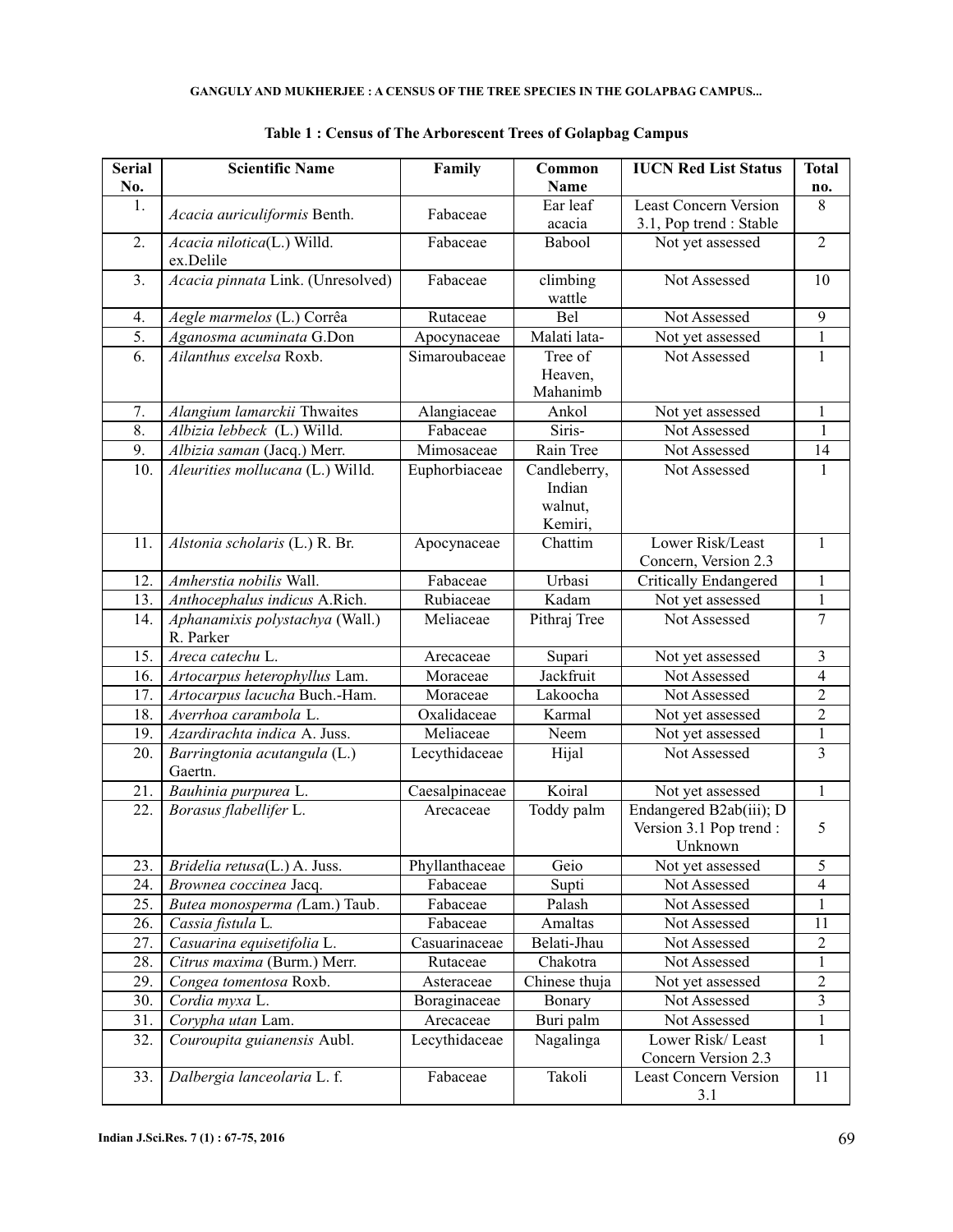| 34. | Diospyros evena Bakh.                     | Ebenaceae                    |                        | Not yet assessed                    | $\overline{c}$           |
|-----|-------------------------------------------|------------------------------|------------------------|-------------------------------------|--------------------------|
| 35. | Diospyros malabarica (Desr.)              | Ebenaceae                    | Malabarebony           | Not Assessed                        | $\mathbf{1}$             |
|     | Kostel.                                   | ; Gaub, Desi                 |                        |                                     |                          |
|     |                                           | Gab                          |                        |                                     |                          |
| 36. | Discladium squarrosum (L.)                | Ochnaceae                    |                        | Not Assessed                        | $\overline{2}$           |
|     | Tiegh.                                    |                              |                        |                                     |                          |
| 37. | Drypetes roxburghii(Wall.)Hurus.          | Euphorbiaceae                |                        | Not yet assessed                    | 22                       |
| 38. |                                           | Moraceae                     | Jioysuta<br><b>Bot</b> | Not Assessed                        | 16                       |
|     | Ficus benghalensis L.                     |                              |                        |                                     |                          |
| 39. | Ficus racemosa L.                         | Moraceae                     | Goolar                 | Not Assessed                        | $\overline{2}$           |
| 40. | Ficus religiosa L.                        | Moraceae                     | Peepal                 | Not Assessed                        | $\overline{c}$           |
| 41. | Gelonium multiflorum A. Juss.             | Euphorbiaceae<br>Ban Naranga |                        | Not yet assessed                    | $\mathbf{1}$             |
| 42. | Glochidium hirsutum                       | Euphorbiaceae                |                        | Not yet assessed                    | $\overline{2}$           |
| 43. | Grewia asiatica L.                        | Malvaceae<br>Falsa           |                        | Not Assessed                        | 5                        |
| 44. | Holarrhena pubescens Wall. ex G.<br>Don.  | Apocynaceae                  | Indrajao               | <b>Least Concern Version</b><br>3.1 | $\overline{3}$           |
| 45. | Holoptelea integrifolia Planch.           | Ulmaceae                     | Nata karanja           | Not Assessed                        | $\overline{\mathcal{L}}$ |
|     | (Unresolved)                              |                              |                        |                                     |                          |
| 46. | Kleinhovia hospita L.                     | Sterculiaceae                | Bola                   | Not yet assessed                    | 1                        |
| 47. | Lagerstroemia speciosa (L.) Pers.         | Lythraceae                   | Jarul                  | Not Assessed                        | 53                       |
| 48. | Litchi chinensis Sonn.                    | Sapindaceae                  | Lichi                  | Not yet assessed                    | $\overline{c}$           |
| 49. | Litsea glutinosa(Lour) C.B.Rob.           | Lauraceae                    | Bolly beech            | Not yet assessed                    | 3                        |
| 50. | Livistona chinensis (Jacq.)               | Arecaceae                    | Fountain palm          | Not yet assessed                    | $\mathbf{1}$             |
|     | R.Br.ex.Mart.                             |                              |                        |                                     |                          |
| 51. | Magnolia champaca (L.) Baill. ex          | Magnoliaceae                 | champa                 | Not yet assessed                    | $\mathbf{1}$             |
|     | Pierre                                    |                              |                        |                                     |                          |
| 52. | Mallotus roxburghianus Müll.Arg.          | Euphorbiaceae                |                        | Not Assessed                        | $\overline{\mathcal{A}}$ |
| 53. | Mangifera indica L.                       | Anacardiaceae                | Aam                    | Not Assessed                        | 20                       |
| 54. | Manilkara hexandra (Roxb.)<br>Dubard.     | Sapotaceae                   | Khirni                 | Not Assessed                        | 5                        |
| 55. | Markhamia stipulata (Wall.)<br>Seem.      | Bignoniaceae                 | ÷,                     | Not Assessed                        | 31                       |
| 56. | Melia azadirachta L.                      | Meliaceae                    | Neem                   | Not yet assessed                    | 1                        |
| 57. | Mesua ferrea L.                           | Calophyllaceae               | Nag kesar              | Not Assessed                        | $\mathbf{1}$             |
| 58. | Mimusops elengi L.                        | Sapotaceae                   | Bakul                  | Not Assessed                        | 21                       |
| 59. | Mitragyna parvifolia (Roxb.)              | Rubiaceae                    | Kadamb                 | Not Assessed                        | $\mathbf{1}$             |
|     | Korth.                                    |                              |                        |                                     |                          |
| 60. | Morinda citrifolia L.                     | Rubiaceae                    | Hurdi                  | Not Assessed                        | $\overline{\mathbf{4}}$  |
| 61. | Murraya paniculata (L.) Jack.             | Rutaceae                     | Kunti                  | Not yet assessed                    | $\overline{c}$           |
| 62. | Murraya paniculata (L.) Jack.             | Rutaceae                     | Kamini                 | Not Assessed                        | $\overline{c}$           |
| 63. | Naringi                                   | Rutaceae                     | Naringi mul            | Not yet assessed                    | $\mathbf{1}$             |
|     | crenulata(Roxb.)D.H.Nicolson              |                              |                        |                                     |                          |
| 64. | Nyctanthes arbor-tristis L.               | Oleaceae                     | Har singar             | Not Assessed                        | $\mathbf{1}$             |
| 65. | Pavetta indica L.                         | Rubiaceae                    | Jui                    | Not yet assessed                    | $\mathbf{1}$             |
| 66. | Peltophorum ferrugineum                   | Fabaceae                     | Peela                  | Not Assessed                        | $\mathbf{1}$             |
|     | (Decne.) Benth.                           |                              | gulmohar               |                                     |                          |
| 67. | Peltophorum pterocarpum (DC.)             | Fabaceae                     | Peela                  | Not yet assessed                    | $\mathbf{1}$             |
|     | K.Heyne                                   |                              | gulmohar               |                                     |                          |
| 68. | Phoenix sylvestris (L.) Roxb.             | Arecaceae                    | Kharjura               | Not Assessed                        | 1                        |
| 69. | Plumeria obtusa L.                        | Apocynaceae                  | Kathgolop              | Not Assessed                        | 2                        |
| 70. | Polyalthia longifolia (Sonn.)<br>Thwaites | Annonaceae                   | Ashok                  | Not Assessed                        | 375                      |
|     |                                           |                              |                        |                                     |                          |
| 71. | Pongamia glabra L.                        | Fabaceae                     | Karanj                 | Not yet assessed                    | $\tau$                   |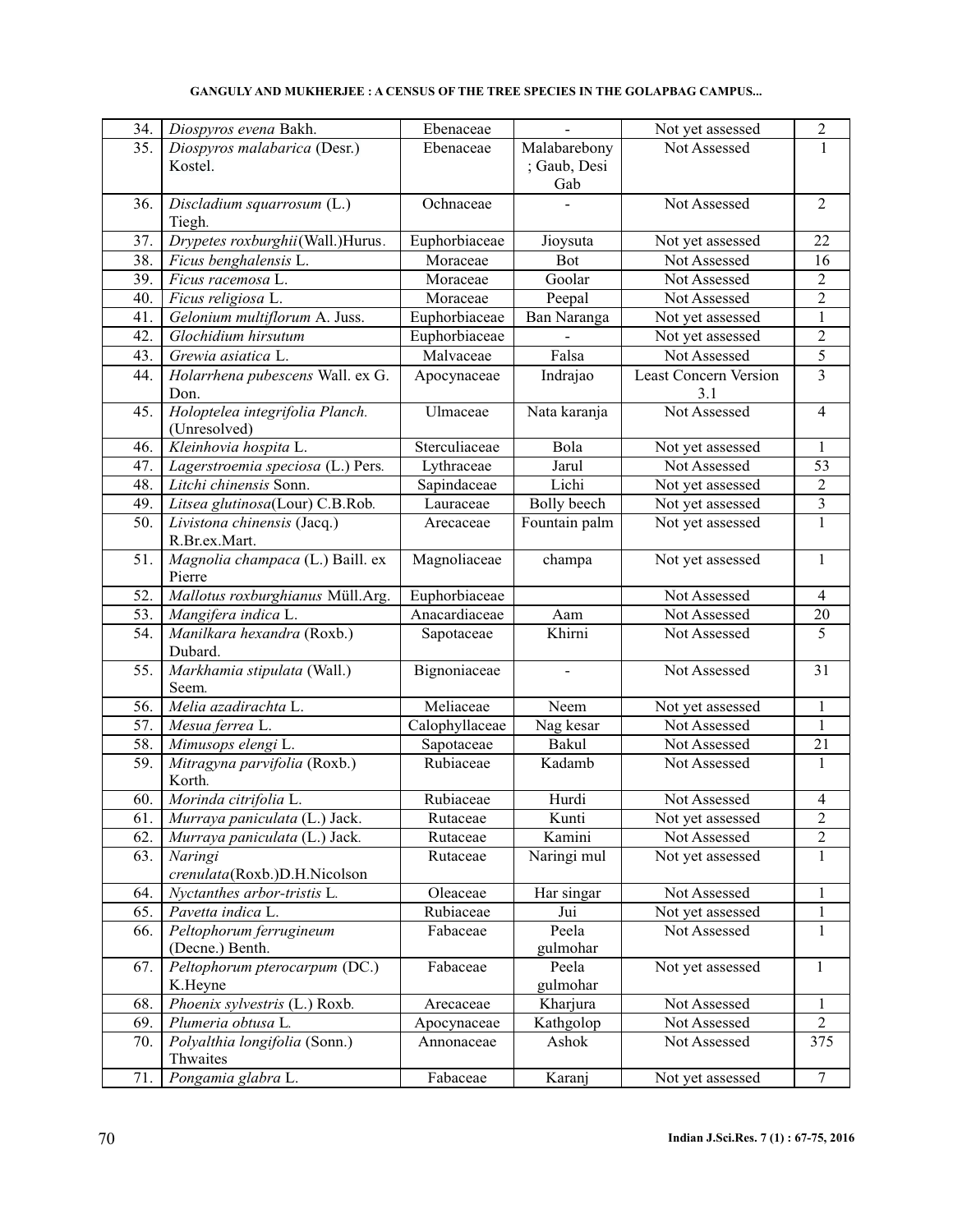| 72. | Pterospermum acerifolium (L.)<br>Willd.                       | Malvaceae                  | Muskanda             | Not Assessed                             | 5              |
|-----|---------------------------------------------------------------|----------------------------|----------------------|------------------------------------------|----------------|
| 73. | Pterygota alata (Roxb.) R.Br.                                 | Sterculiaceae              | Tula                 | Not yet assessed                         | 2              |
| 74. | Putranjiva roxburghii Wall.                                   | Putranjivaceae             | Pitranjiva           | Not Assessed                             | 34             |
| 75. | Roystonia regia (Kunth.) O. F.<br>Cook                        | Arecaceae                  | Royal palm           | Not Assessed                             | 14             |
| 76. | Saraca asoca (Roxb.) Willd.                                   | Sita ashok<br>Fabaceae     |                      | Vulnerable $B1 + 2c$ ,<br>Version 2.3    | 64             |
| 77. | Schleichera oleosa (Lour)Oken                                 | Sapindaceae                | Kusum                | Not yet assessed                         | $\mathbf{1}$   |
| 78. | Senna siamea (Lam.) H. S. Irwin<br>& Barneby                  | Fabaceae                   | Kassod               | Not Assessed                             | 21             |
| 79. | Spondias dulcis Parkinson.                                    | Anacardiaceae<br>Hog plums |                      | Not Assessed                             | $\mathbf{1}$   |
| 80. | Sterculia urens Roxb.                                         | Malvaceae                  | Kulu                 | Not yet assessed                         | 5              |
| 81. | Streblus asper Lour.                                          | Moraceae                   | Shewra               | Not Assessed                             | $\tau$         |
| 82. | Swietenia macrophylla King.                                   | Meliaceae                  | Honduran<br>mahogani | Vulnerable $A1cd + 2cd$ ;<br>Version 2.3 | $\overline{3}$ |
| 83. | Swietenia mahogani L.                                         | Meliaceae                  | Mahogani             | Not Assessed                             | 80             |
| 84. | Symplocos racemosa Roxb.                                      | Symplococeae               | Lodhra               | Not yet assessed                         | $\mathbf{1}$   |
| 85. | Syzygium aqueum (Burm. f.)<br>Alston.                         | Myrtaceae                  | Golapjaam            | Not Assessed                             | 3              |
| 86. | Tabebuia aurea (Silva Manso)<br>Benth. et Hook.f. ex S. Moore | Bignoniaceae               | Tree of Gold-        | Not yet assessed                         | $\mathbf{1}$   |
| 87. | Tamarindus indica L.                                          | Fabaceae                   | Telul                | Not yet assessed                         | 2              |
| 88. | Tectona grandis L. f.                                         | Lamiaceae                  | Saguna               | Not Assessed                             | $\overline{4}$ |
| 89. | Thunbergia coccinea Wall.                                     | Acanthaceae                | Neel lota            | Not yet assessed                         | $\mathbf{1}$   |
| 90. | Trema orientalis (L.) Blume.                                  | Cannabaceae                | Chikan               | Not yet Assessed                         | 5              |
| 91. | Wrightia tomentosa<br>(Roxb)Roem.& Schult                     | Apocynaceae                |                      | Not yet assessed                         | 1              |

volume (TBV) value was established by multiplication of square of diameter with height of phanerophytes to factor 0.4.

> Bio-volume  $(T_{BV}) = 0.4 \times D^2 \times H$ AGB=Wood density x  $T_{\text{BV}}$

Where: D is calculated from GBH, assuming the trunk to be cylindrical,  $H =$  Height in meter. Height is measured with the help of the instrument Theodolite. Wood density is used from Global wood density database (Zanne et al., 2009). The standard average density of 0.6 gm/ cm3 was applied wherever the density value was not available for tree species. The below ground biomass was calculated by multiplying the above ground biomass (AGB) by 0.26 factors as the root: shoot ratio (Hangarge et al., 2012).

## $BGB = AGB \times 0.26$

Total biomass is the sum of the above and below ground biomass (Sheikh et al, 2011).

Total Biomass (TB) =Above Ground Biomass +

Below Ground Biomass.

Carbon Estimation Generally, for any plant species 50% of its biomass is considered as carbon (Pearson et al., 2005) i.e.Carbon Storage/ Carbon sequestration potential = Biomass /2

### **RESULTSAND DISCUSSION**

In the inventory of tree species in the Golapbag campus (Table 1) includes as many as 91 species belonging to 82 genera of 39 families could be included. Of the total species no less than 85 species of 76 genera representing 38 families are dicotyledonous and 6 species of one family (Arecaceae) are monocotyledonous. Taxonomic analysis of the trees reveals dominance of Dicots over Monocots at the levels of species, genus and families, the values being 14:1; 12.66:1 and 38:1 respectively (Table 2 and Figure1).

Many of these species are botanically interesting, attractive and potentially sources of various phytoresources and aesthetic pleasure. However the IUCN Red List Status of 82 Campus trees is yet to be determined and 3 are least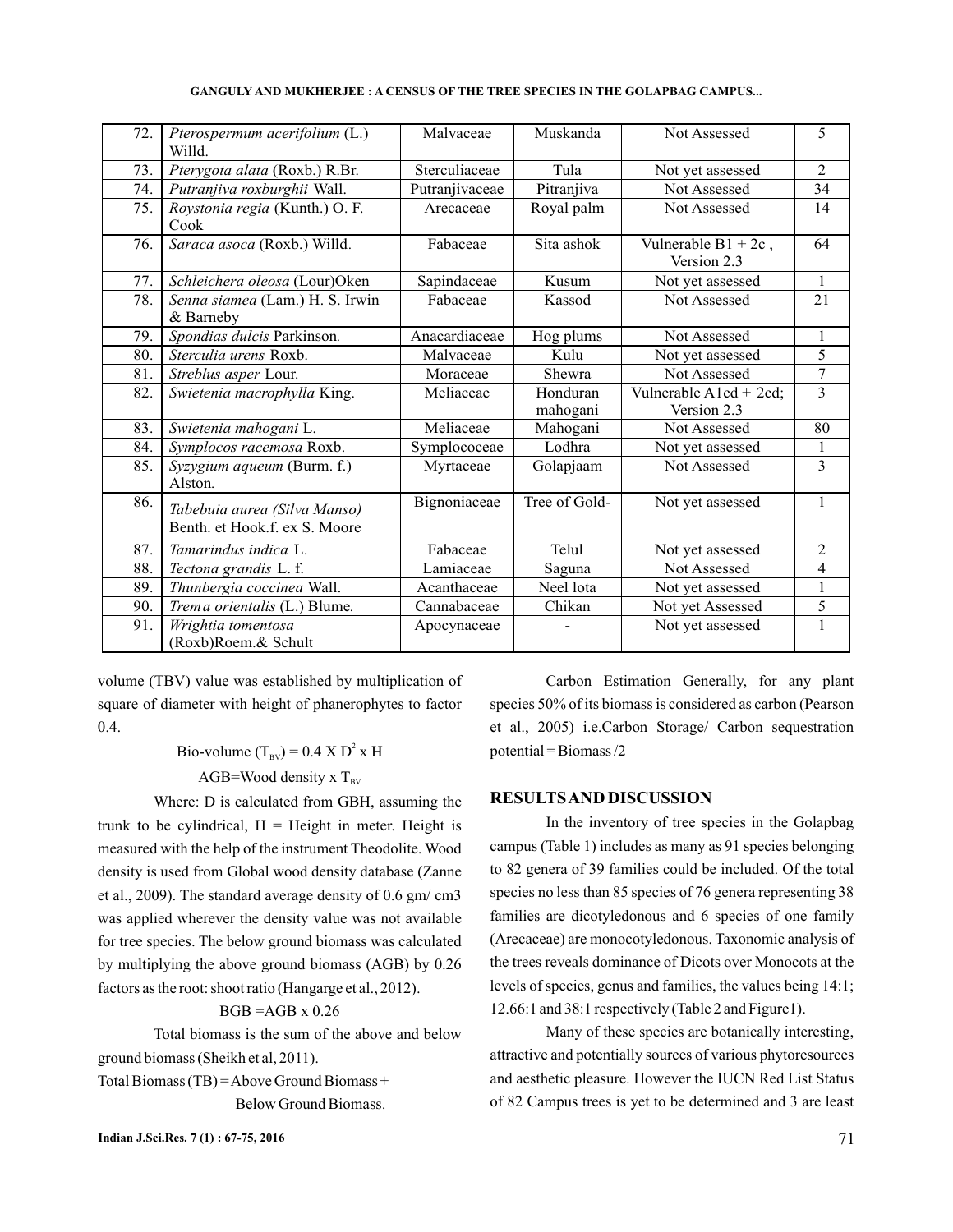| Taxa    |    | Dicots Monocots | <b>Ratio Dicots: Monocots</b> |
|---------|----|-----------------|-------------------------------|
| Species | 84 |                 | 14:1                          |
| Genus   | 76 |                 | 12.66:1                       |
| Family  | 38 |                 | 38.1                          |

**Table 2 : Taxonomic Analysis of The Trees in Golapbag Campus**



**Figure 1: Taxonomic Analysis Showing Dicot-monocot Ratio**



**Figure 2 : Analysis of IUCN Red List Status of Campus Trees.**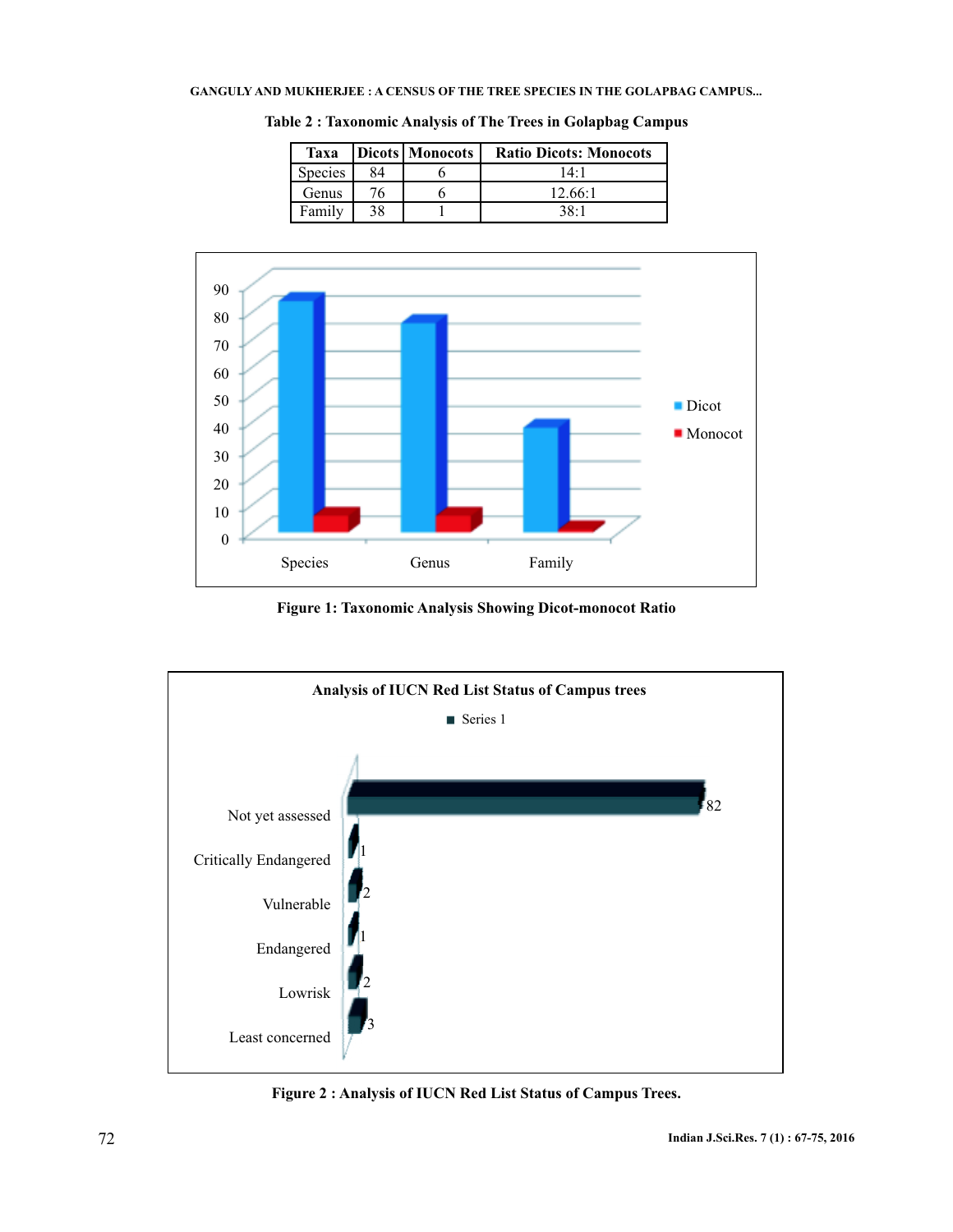| Name of plant           | Plant<br>No.   | <b>GBH</b><br>(in)<br>meter) | <b>Diame</b><br>ter (in<br>meter) | Height<br>(in<br>meter) | $T_{BY}$<br>$(m^3)$ | <b>AGB</b> in<br>Kg | <b>BGB</b><br>(Kg) | TB<br>(Kg) | Carbon<br><b>Storage</b><br>(Gram) | Mean<br>value of<br>Carbon<br><b>Storage</b><br>(Gram) |
|-------------------------|----------------|------------------------------|-----------------------------------|-------------------------|---------------------|---------------------|--------------------|------------|------------------------------------|--------------------------------------------------------|
| Cassia fistula L.       | $\mathbf{1}$   | 0.80                         | 0.2545                            | 9.1                     | 0.2358              | 0.1414              | 0.0367             | 0.1781     | 89.05                              | 89.92                                                  |
|                         | $\overline{2}$ | 1.05                         | 0.3340                            | 10.1                    | 0.4509              | 0.2705              | 0.0703             | 0.3408     | 170.4                              |                                                        |
|                         | 3              | 0.72                         | 0.2290                            | 10.3                    | 0.2162              | 0.1297              | 0.0337             | 0.1634     | 81.70                              |                                                        |
|                         | 4              | 0.30                         | 0.0954                            | 10.1                    | 0.0368              | 0.0220              | 0.0057             | 0.0277     | 13.85                              |                                                        |
|                         | 5              | 0.75                         | 0.2386                            | 9.25                    | 0.2107              | 0.1264              | 0.0328             | 0.1592     | 79.60                              |                                                        |
| $\overline{D}$ albergia | 1              | 1.03                         | 0.3277                            | 9                       | 0.3866              | 0.2319              | 0.0603             | 0.2922     | 146.1                              | 227.7                                                  |
| lanceolaria L.f.        | $\overline{2}$ | 0.73                         | 0.2322                            | 8.25                    | 0.1780              | 0.1068              | 0.0277             | 0.1345     | 67.25                              |                                                        |
|                         | 3              | 2.10                         | 0.6681                            | 10.3                    | 1.8394              | 1.1036              | 0.2869             | 1.3905     | 695.25                             |                                                        |
|                         | 4              | 0.46                         | 0.1463                            | 4.2                     | 0.0359              | 0.0215              | 0.0056             | 0.0271     | 13.55                              |                                                        |
|                         | $\overline{5}$ | 1.16                         | 0.3690                            | 10.4                    | 0.5667              | 0.3400              | 0.0884             | 0.4284     | 214.2                              |                                                        |
| Ficus benghalensis      | $\mathbf{1}$   | 3.77                         | 1.1995                            | 10.3                    | 5.9283              | 3.5569              | 0.9248             | 4.4817     | 2240.85                            | 3847.02                                                |
| L.                      | $\overline{2}$ | 2.55                         | 0.8113                            | 8                       | 2.1065              | 1.2639              | 0.3286             | 1.5925     | 796.25                             |                                                        |
|                         | 3              | 4.02                         | 1.2790                            | 9.1                     | 5.9553              | 3.5731              | 0.9290             | 4.5021     | 2251.05                            |                                                        |
|                         | $\overline{4}$ | 3.35                         | 1.0659                            | 12                      | 5.4535              | 3.2721              | 0.8507             | 4.1228     | 2061.40                            |                                                        |
|                         | 5              | 6.86                         | 2.1827                            | 16.5                    | 31.444              | 18.866              | 4.9051             | 23.771     | 11885.55                           |                                                        |
| Mimusops elengi L.      | 1              | 1.95                         | 0.6204                            | 9.25                    | 1.4243              | 0.8545              | 0.2221             | 1.0766     | 538.30                             | 903.5                                                  |
|                         | $\overline{2}$ | 1.00                         | 0.3181                            | 7                       | 0.2834              | 0.1700              | 0.0442             | 0.2142     | 107.10                             |                                                        |
|                         | $\overline{3}$ | 2.45                         | 0.7795                            | 9.3                     | 2.2606              | 1.3596              | 0.3534             | 1.7130     | 856.50                             |                                                        |
|                         | $\overline{4}$ | 3.80                         | 1.2090                            | 9.2                     | 5.3797              | 3.2278              | 0.8392             | 4.0670     | 2033.5                             |                                                        |
|                         | 5              | 2.67                         | 0.8495                            | 9                       | 2.5982              | 1.5589              | 0.4053             | 1.9642     | 982.10                             |                                                        |
| Roystonia regia         | $\mathbf{1}$   | 1.80                         | 0.5727                            | 16                      | 2.0993              | 1.2595              | 0.3274             | 1.5869     | 793.45                             | 554.41                                                 |
| (Kunth.) O. F. Cook     | $\overline{2}$ | 1.33                         | 0.4231                            | 15                      | 1.0744              | 0.6446              | 0.1676             | 0.8122     | 406.10                             |                                                        |
|                         | 3              | 1.35                         | 0.4295                            | 15.1                    | 1.1144              | 0.6686              | 0.1738             | 0.8424     | 421.20                             |                                                        |
|                         | $\overline{4}$ | 1.52                         | 0.4836                            | 15.7                    | 1.4689              | 0.8813              | 0.2291             | 1.1104     | 555.20                             |                                                        |
|                         | 5              | 1.57                         | 0.4995                            | 15.8                    | 1.5771              | 0.9462              | 0.2460             | 1.1922     | 596.10                             |                                                        |
| Senna siamea            | $\mathbf{1}$   | 1.80                         | 0.5727                            | 8.25                    | 1.0824              | 0.6494              | 0.1688             | 0.8182     | 409.10                             | 449.12                                                 |
| (Lam.) H. S. Irwin      | $\overline{2}$ | 1.90                         | 0.6045                            | 9.1                     | 1.3303              | 0.7981              | 0.2075             | 1.0056     | 502.80                             |                                                        |
| & Barneby               | 3              | 1.22                         | 0.3881                            | 9.25                    | 0.5575              | 0.3345              | 0.0869             | 0.4214     | 210.70                             |                                                        |
|                         | $\overline{4}$ | 2.00                         | 0.6363                            | 10                      | 1.6198              | 0.9718              | 0.2526             | 1.2244     | 612.20                             |                                                        |
|                         | 5              | 1.80                         | 0.5727                            | 10.3                    | 1.3514              | 0.8108              | 0.2108             | 1.0216     | 510.80                             |                                                        |

**Table 2 : Carbon Sequestration Potential of Six Dominating Species of Golapbag Campus**



**Figure 3: Carbon Sequestration Potential of Six Dominating Species of Golapbag Campus.**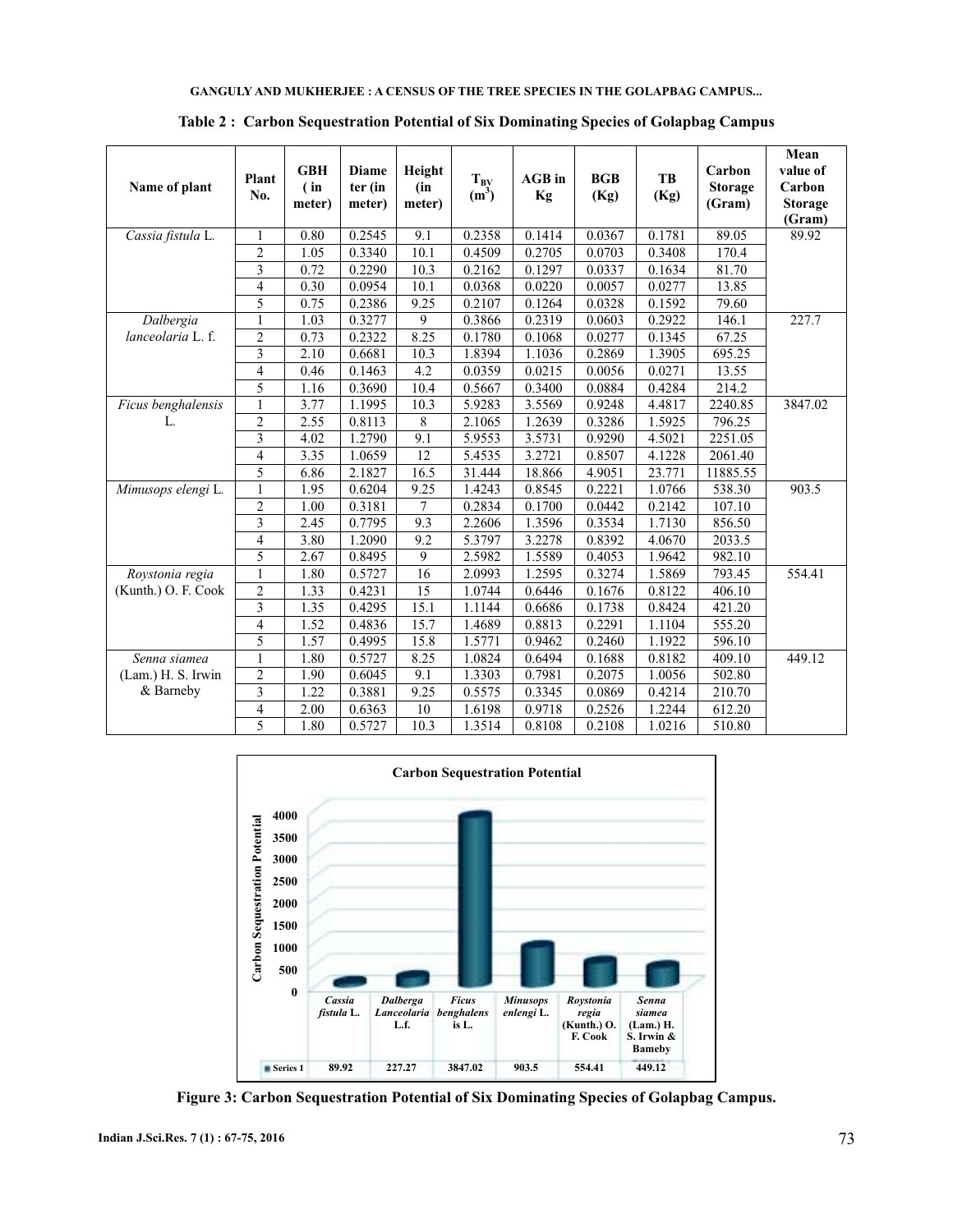concerned (Table 1 and Figure 2). Threat perceptions of remaining six species being alarming their protection and conservation are deemed essential.

The carbon sequestration potential of 5 individual trees belonging to each of six different genera was determined of which Ficus benghalensis has registered the highest (3847.02 gm) and Cassia fistula the lowest values(89.92 gm). Carbon sequestration values of other species were 227.27, 903.5, 554.41, 449.12 grams incase of Dalbergia sisso, Mimusops elengi, Roystonia regia and Senna siamea respectively. So, it can be concluded that each of the tree species has considerable contribution in subduing the level of  $CO<sub>2</sub>$  in the campus and cooling the ambience.

## **CONCLUSION**

Golapbag campus of Burdwan University is a biodiversity rich area with a lot of phytoresources including medicinal plants (Hotwani and Mukherjee, 2005a and 2005b). Moreover there are quite a significant number of arborescent species (Namhata and Mukherjee, 1990). It is also seen from publications on trees of Golapbag campus that carbon sequestration potential varies from species to species (Das and Mukherjee, 2015). These authors found that Swietenia mahagoni successively followed by Albezia saman, Polyalthia longifolia, Drypetes roxburghii, Mangifera indica, Saraca asoca, Dolichandrone stipulata and Lagestroemia speciosa are with high efficiency to sequester atmospheric CO2 and the present author registers Ficus benghalensis as the best in this regard. The entire association of plants in the campus contributes enormously to the greenery of the campus thus generating aesthetic pleasure. Many of them have proved them to be useful in monitoring and scavenging air pollution (Ghosh and Mukherjee, 2003) in and around Golapbag Campus. Some of the species, especially Amherstia nobilis, have been perceiving threats of extinction mainly from anthropogenic activities in the campus they deserve attention for their protection and sustenance along with other species.

## **ACKNOWLEDGEMENTS**

The authors are thankful to the Head, Department of Botany for providing all facilities and inspiring cooperation. Sincere gratitude is also expressed to the Head,

Department of Geography of the University of Burdwan for cooperation .

## **REFERENCES**

- Bennet S. S. R., 1987. Name Changes in Flowering Plants of India and Adjacent Regions. Tri seas Publishers, Dehradun.
- Bohre P., Chaubey O.P. & Singhal P. K., 2012. Biomass Accumulation and Carbon Sequestration in Dalbergia sissoo Roxb. International Journal of Bio-Science and Bio-Technology 3: 29-44.
- Das M. & Mukherjee A., 2015. Carbon sequestration potential with height and girth of selected trees in the Golapbag Campus, Burdwan, West Bengal (India). Indian J.Sci.Res. **10**(1): 53-57.
- Ghosh T. & Mukherjee, A., 2003. Evaluation of some plant species in bio-monitoring air pollution. Environment and Ecology 21(4): 747-751.
- Guha Bakshi D. N., 1984. Flora of Murshidabad District, West Bengal, India. Scientific publishers, Jodhpur, India.
- Hangarge L. M., D. K. Kulkarni, V. B. Gaikwad, D. M.Mahajan & Nisha Chaudhari, 2012. Carbon Sequestration potential of tree species in Somjaichi Rai (Sacred grove) at Nandghur village, in Bhor region of Pune District, Maharashtra State, India. Annals of Biological Research, (7): 3426- 3429.
- Hotwani G. & Mukherjee A., 2005a. Studies on medicinal plants of Burdwan University Campus. J. Botan. Soc. Bengal **59** (1&2): 13-22.
- Hotwani G. and Mukherjee A., 2005b. Inventorization of plants in the campus of Burdwan University on the basis of diseases cured by them. Indian J. Applied & Pure Bio., **20** (1): 59-66.
- Namhata D. and Mukherjee, A., 1990. An enumeration of theAngiosperms in the campus of the university of Burdwan. J. Econ. Tax. Bot., **14**: 41-47.
- Pandya Ishan Y., Salvi H., Chahar O. & Vaghela N., 2013 Quantative Analysis on Carbon Storage of 25 Valuable Tree Species of Gujrat, Incredible India. Indian J. Sci. Res., **4**(1): 137-141.